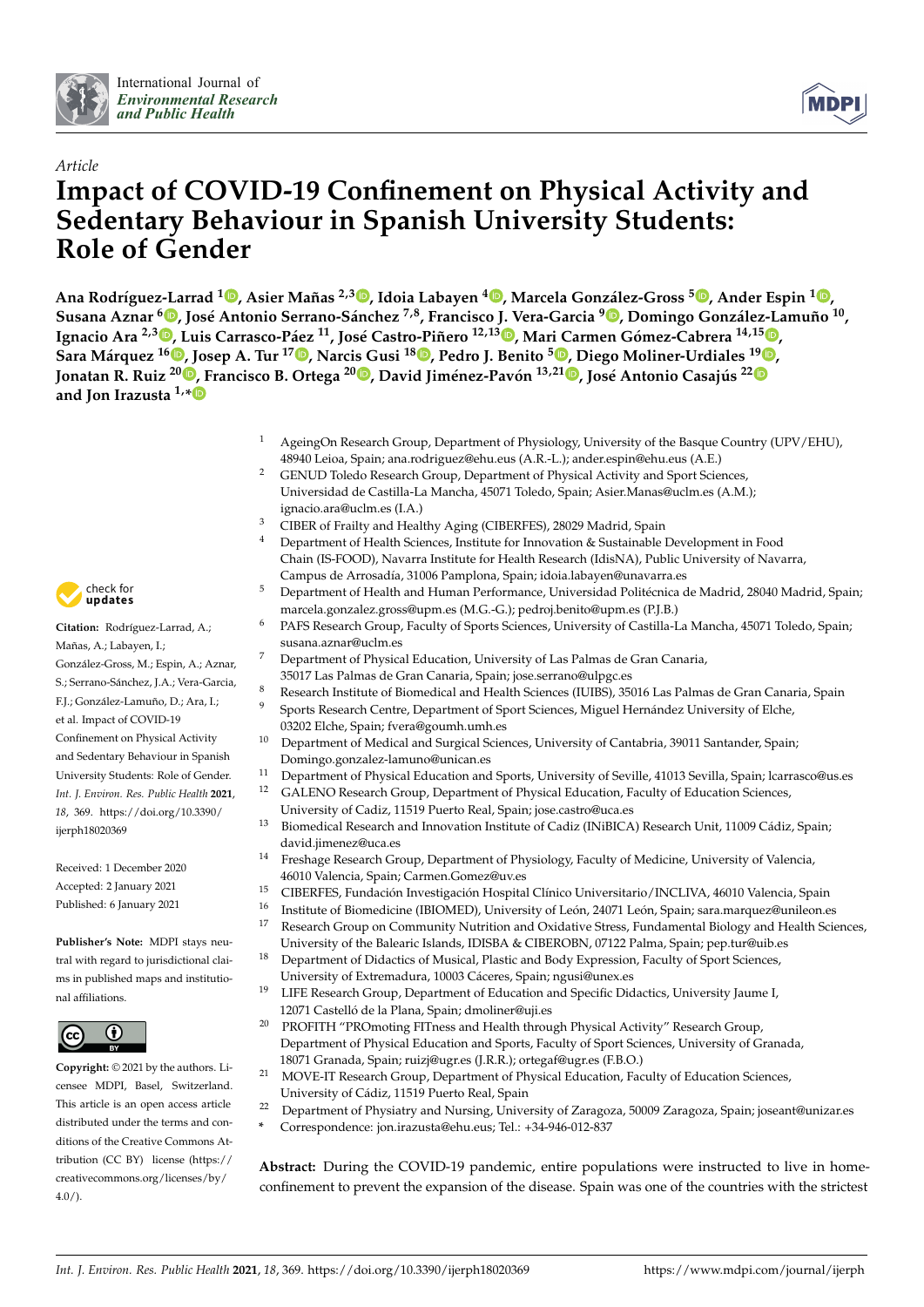conditions, as outdoor physical activity was banned for nearly two months. This study aimed to analyse the changes in physical activity and sedentary behaviours in Spanish university students before and during the confinement by COVID-19 with special focus on gender. We also analysed enjoyment, the tools used and motivation and impediments for doing physical activity. An online questionnaire, which included the International Physical Activity Questionnaire Short Form and certain "ad hoc" questions, was designed. Students were recruited by distributing an invitation through the administrative channels of 16 universities and a total of 13,754 valid surveys were collected. Overall, university students reduced moderate (−29.5%) and vigorous (−18.3%) physical activity during the confinement and increased sedentary time (+52.7%). However, they spent more time on high intensity interval training (HIIT) (+18.2%) and mind-body activities (e.g., yoga) (+80.0%). Adaptation to the confinement, in terms of physical activity, was handled better by women than by men. These results will help design strategies for each gender to promote physical activity and reduce sedentary behaviour during confinement periods.

**Keywords:** pandemic; international physical activity questionnaire; physical exercise; lockdown

#### **1. Introduction**

The COVID-19 pandemic led almost all countries to take extraordinary measures to avoid spreading the disease [\[1\]](#page-11-0). Entire populations were instructed to live in homeconfinement for a number of weeks to months. Spain was one of the countries with the strictest conditions during the pandemic: leaving home was only allowed for essential needs, such as purchasing food or pharmacological supplies and performing specific professional activities. Any other kind of outdoor activity was banned for nearly 2 months. Even individual outdoor physical activity, which was permitted in many other countries, was prohibited in Spain [\[2\]](#page-11-1). These public health measures imposed to prevent the expansion of the disease posed a significant challenge for staying physically active [\[3\]](#page-11-2). In addition, during the stay at home, leisure interests might have focused on sedentary behaviours around screen activities [\[4\]](#page-11-3). This may represent a concern, as just a few days of inactivity can induce muscle loss, neuromuscular damage, insulin resistance and fat deposition [\[5\]](#page-11-4). Moreover, home-confinement may have a psychological and social impact on individuals [\[6\]](#page-11-5).

Regular physical activity has well-known benefits in health and has demonstrated to be effective for preventing the most prevalent non-communicable pathologies [\[7\]](#page-11-6) and decreasing mortality risk [\[8](#page-11-7)[,9\]](#page-11-8). Regarding communicable diseases, physical activity improves the immune response to infections, which could reduce both the risk of infection by SARS-CoV-2 and the severity of COVID-19 symptoms [\[10\]](#page-11-9). In contrast, a sedentary lifestyle has the opposite effect, since this may counteract many of the benefits of physical activity [\[11](#page-11-10)[,12\]](#page-11-11).

University life usually coincides with the transition between adolescence and adulthood, which is crucial in establishing habits that will be maintained throughout life [\[13\]](#page-12-0). Students who are more physically active and with better physical fitness exhibit better health-related quality of life [\[14\]](#page-12-1), health parameters [\[14,](#page-12-1)[15\]](#page-12-2) and academic performance [\[16\]](#page-12-3). In addition, being physically unfit at a young age could also result in a greater risk of disability thirty years later [\[17\]](#page-12-4). The confinement and the closure of sports facilities might have affected physical activity and sedentary behaviour of university students and this could have been further exacerbated by the implementation of online classes.

Patterns of physical activity are not equal by gender. Women, compared to men, spend less time on outdoor activities at different ages. Thus, while assessing children and adolescents, Klinker and colleagues showed that girls performed less outdoor activities and that they also spent less time on moderate to vigorous outdoor physical activity than boys [\[18\]](#page-12-5). The same tendency was found in the general population [\[19\]](#page-12-6) and in older adults [\[20\]](#page-12-7). Given these results, it was hypothesized that women would be less affected by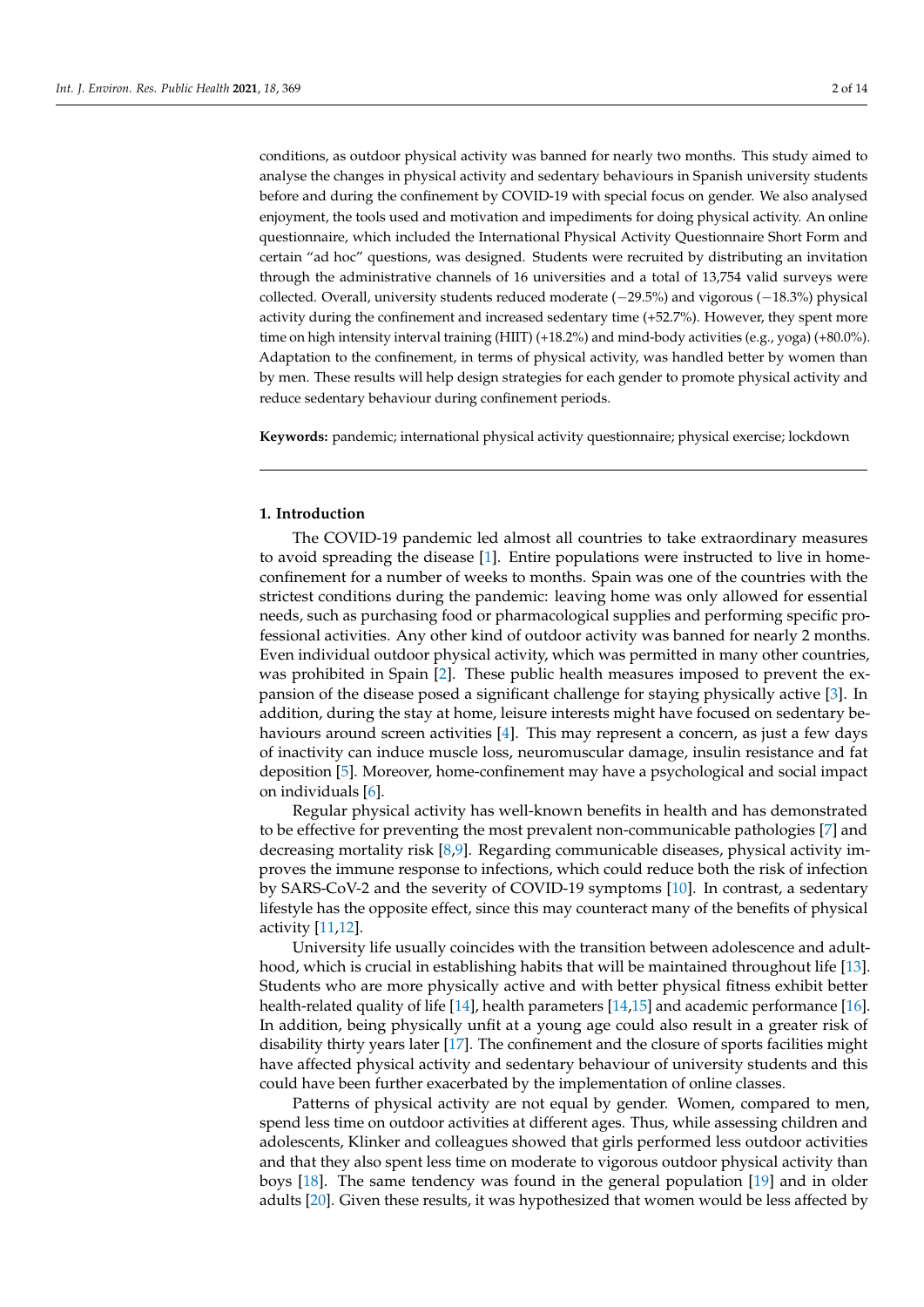the home-confinement and that therefore their levels of physical activity would not change as much as men's.

Most studies performed during the COVID-19 pandemic observed a global reduction in physical activity in children and adolescents [\[21\]](#page-12-8) and in the general population [\[22,](#page-12-9)[23\]](#page-12-10), with the reduction especially pronounced in Spain [\[24\]](#page-12-11). However, in Belgium, where individual outdoor physical activity was promoted, although sedentary time increased, more people exercised during the confinement than before [\[25\]](#page-12-12). Previous studies mainly assessed quantitative aspects of physical activity (i.e., steps taken, time spent on different intensities) and very few considered qualitative aspects, such as type of activity, conditioning factors and tools used to practise it [\[25\]](#page-12-12). Analysing both aspects together will increase the understanding of the impact of the confinement on activity patterns. Moreover, with the exception of data provided by companies that manufacture activity trackers [\[24\]](#page-12-11), few studies, which were performed in the general population [\[25\]](#page-12-12), evaluated changes in physical activity in large samples, neither did they consider gender to analyse the results. Furthermore, the assessment of physical activity is even more relevant in countries with strict prohibitions to do physical leisure activities outdoors, such as Spain.

University students belong to a group of paramount importance in the social and economic development of society because they will be qualified professionals in the near future. In consequence, habits that could affect their health and wellbeing in the short- and the long-term deserve to be studied. However, few studies, that did not take into account either gender or qualitative aspects [\[26\]](#page-12-13) have analysed the impact of Covid-19 pandemic on physical activity in this specific population.

The aim of this study was to analyse the changes in patterns of physical activity and sedentary behaviours in Spanish university students before and during the confinement with special focus on gender. As a secondary aim, we analysed the enjoyment, the tools used and motivation and impediments to do physical activity.

#### **2. Materials and Methods**

This manuscript presents data from a comparative study (ClinicalTrials.gov, NCT04361019), analysing the differences between physical activity-related parameters before and during the confinement due to COVID-19. Data were collected via an online survey [\[27\]](#page-12-14) between 16 April and 2 May. In this period, the Spanish population was strictly home-confined and only allowed to leave home for essential needs, such as food shopping or purchasing pharmacological supplies, or to perform specific professional activities [\[2\]](#page-11-1). Police controlled restrictions about leaving home.

## *2.1. Survey Development and Promotion*

The survey was based on the International Physical Activity Questionnaire (IPAQ) Short Form. The survey also included questions regarding qualitative aspects of physical activity and sedentary behaviours of participants before and during the confinement. Students registered at Spanish Universities and living in Spain during the confinement were eligible to participate in the study. University students older than 55 years were excluded from the analysis. Participants were recruited by distributing an invitation through administrative channels of 16 universities and snowball sampling through social media (Twitter, Facebook, Instagram and so on). All participants gave their informed consent before they participated in the study. The study was conducted in accordance with the declaration of Helsinki and the protocol was approved by the Ethics Committee for Human Beings of the University of the Basque Country (M10\_2020\_078).

# *2.2. Survey Dimension*

# 2.2.1. Sociodemographic, Academic and Anthropometric Data

Data concerning gender, age, height, weight, university, academic degree (Bachelor's, Master's, PhD) and the branch of knowledge of the studies were collected.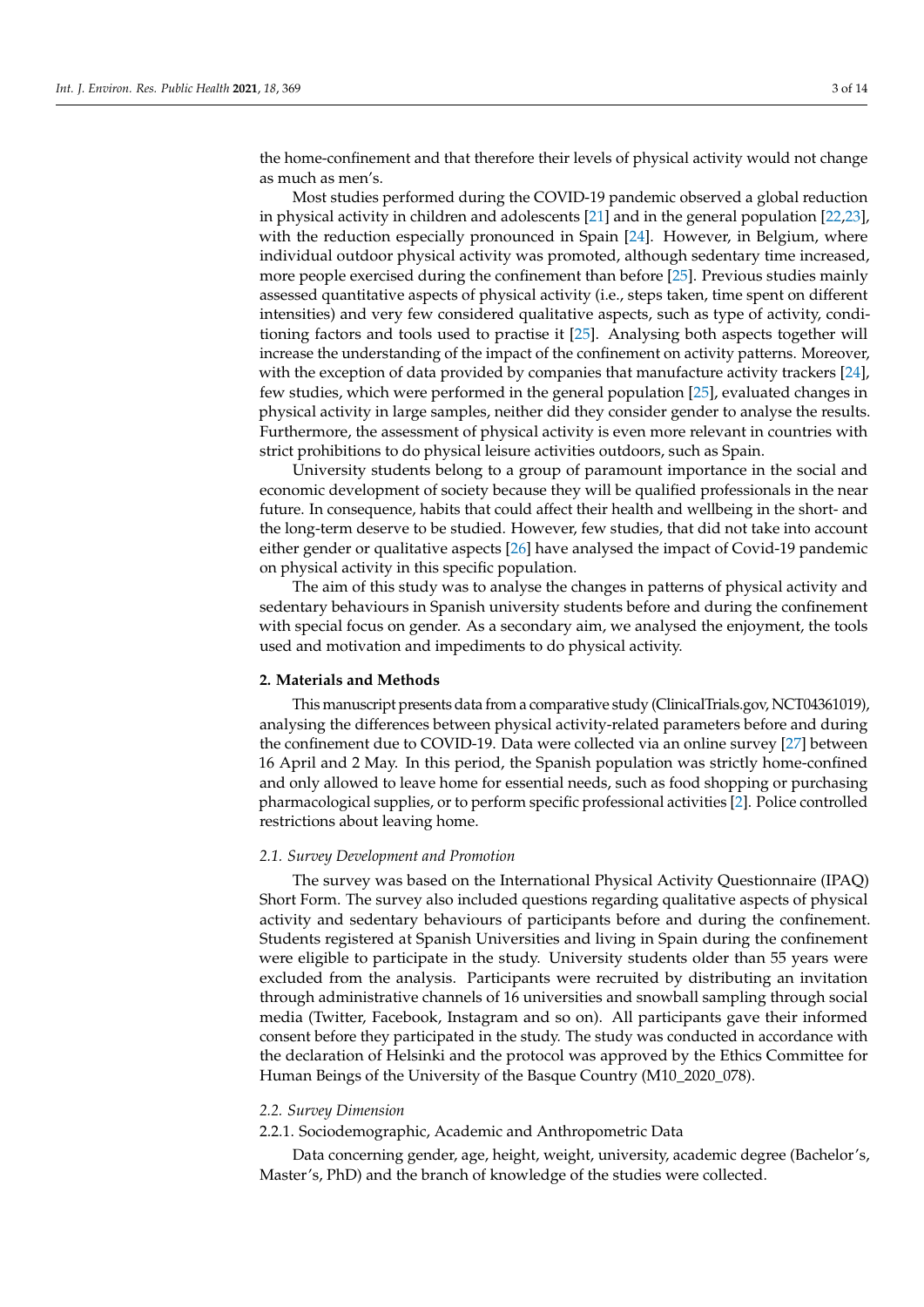# 2.2.2. Physical Activity and Sedentary Behaviour

The time spent on moderate and vigorous physical activities, as well as walking and sedentary time, were assessed using the IPAQ Short Form, which has been validated among Spanish university students [\[28\]](#page-12-15). Additionally, time per week in each type of physical activity performed (i.e., aerobic exercises, strength training, high intensity interval training (HIIT, a type of training involving repeated bouts of high intensity effort followed by varied recovery times), sports or mind-body exercises such as Pilates, Tai-Chi and Yoga) and time per day spent on leisure- and study-related screen activities were collected. For these variables, each of the questions had to be responded twice: firstly, referring to "during the confinement" and consecutively to "before the confinement" periods.

The following qualitative information about physical activity during the confinement was also recorded: (a) perceived intensity and enjoyment of physical activity (close-ended questions with three options: "lower than", "higher than" or "equal to" before the confinement), (b) tools used for physical activity (close-ended questions with yes/no response options such as "equipment for aerobic exercise", "equipment for strength exercise", "active videogames", "computer applications", "TV programs" or "social networks" and so on), (c) reasons for doing physical activity (close-ended questions with yes/no response options such as "it is important for my health", "it is important to my image", "it helps me against stress and anxiety", "I spend more time sitting", "I have more time to exercise" and so on) and (d) reasons for not doing physical activity (close-ended questions with yes/no response options such as "it is not a priority for me, "I cannot go out and do my usual exercise", "I do not know how to exercise at home", "I have no material resources", "I do not have enough space" and so on). These questions were designed ad hoc, considering the specific confinement situation.

#### *2.3. Statistical Analysis*

Continuous variables are shown using mean (+standard deviation). Normality of the distribution of values was checked by the Kolmogorov–Smirnoff test. For statistical analysis, non-normal data were square root-transformed. A paired t-test was used to compare continuous parameters before and during the confinement in the entire sample. In this test, effect size was calculated by Cohen's d. Values for Cohen's d of 0.2, 0.5 and 0.8 were considered small, medium and large, respectively [\[29\]](#page-12-16). The interaction of gender in the changes before and during the confinement were analysed by a mixed design (gender  $\times$  time) ANCOVA, including the branch of knowledge of the studies as a covariable. As a result, η<sup>2</sup> was calculated to analyse the effect size. Values for η<sup>2</sup> of 0.01, 0.06, 0.13 were considered small, medium and large, respectively [\[30\]](#page-12-17). Categorical data were expressed by percentages in each category, while values between men and women were compared by the  $\chi^2$  test and effect size by φ or Crammer's V. In these tests, values of 0.1, 0.3 and 0.5 were considered small, medium and large, respectively [\[31\]](#page-12-18). For all analyses, significance level was set at *p* < 0.05. Statistical analysis was performed using IBM SPSS Statistics for Windows version 24.0 (IBM Corp., Armonk, NY, USA).

#### **3. Results**

#### *3.1. Descriptive Analysis of Participants*

Table [1](#page-4-0) shows the descriptive data of the sample. After sending an email to almost 500,000 students of the 16 universities that participated in the study, a total of 13,754 valid surveys were collected. The average age of respondents was 22.6 years for women (range: 18–54) and 23.2 years for men (range: 18–54): 65.2% of participants were women, 34.3% were men and 0.5% did not declare gender.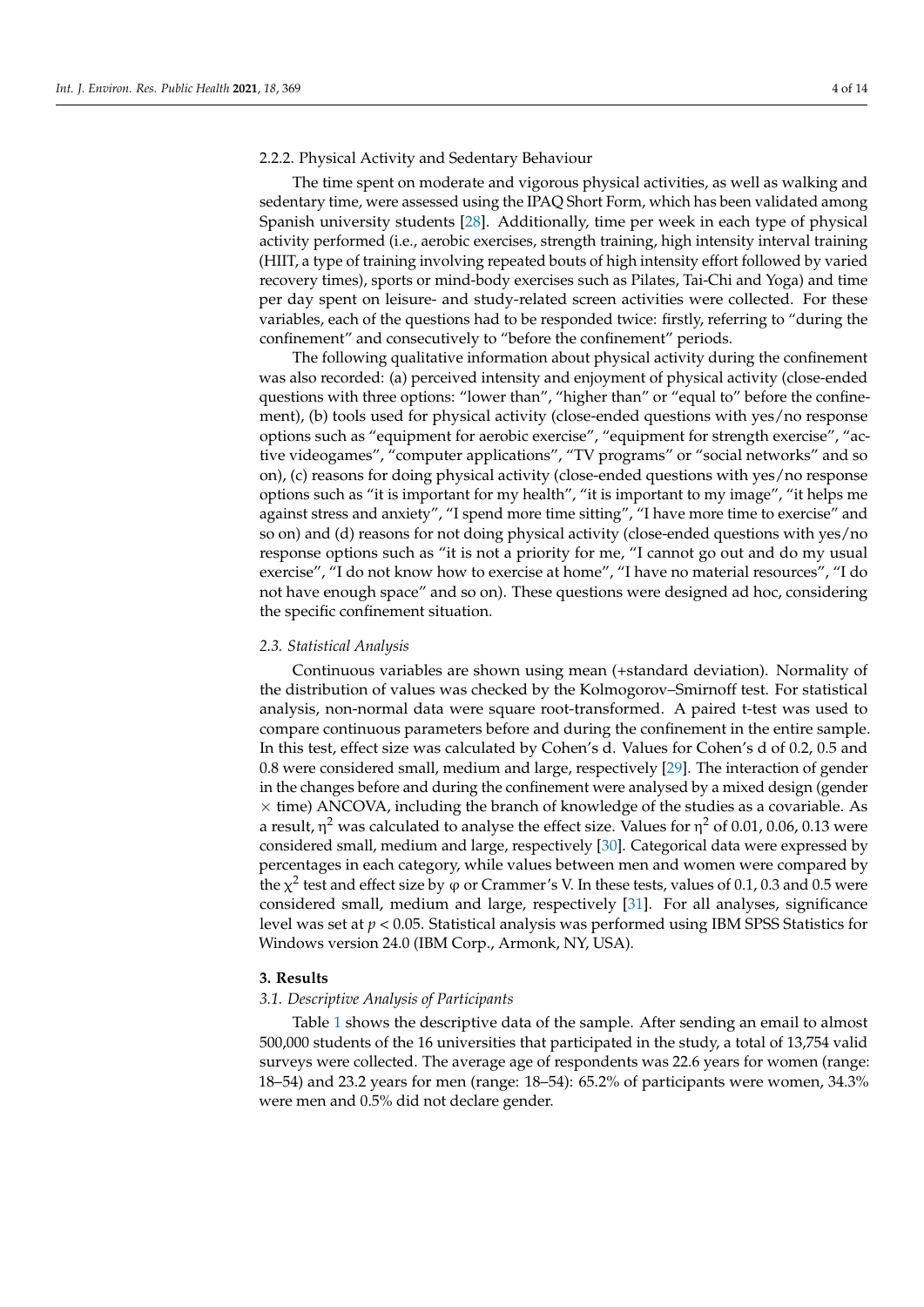<span id="page-4-0"></span>

| Variable                                         | Overall              | Women       | Men         |
|--------------------------------------------------|----------------------|-------------|-------------|
|                                                  | $n = 13,754$         | $n = 8960$  | $n = 4728$  |
| Age (years), mean (SD) *                         | 22.8(5.3)            | 22.6(4.9)   | 23.2(5.8)   |
|                                                  | $n = 13,623$         | $n = 8859$  | $n = 4699$  |
| Body Mass Index ( $\text{kg/m}^2$ ), mean (SD) * | 22.6(3.3)            | 22.0(3.3)   | 23.5(3.1)   |
| Academic degree, $n$ (%) *                       | $n = 13,753$         | $n = 8959$  | $n = 4728$  |
| Bachelor's degree                                | 11,360 (82.6)        | 7484 (83.5) | 3819 (80.8) |
| Master's degree                                  | 1322 (9.6)           | 803 (9.0)   | 513 (10.9)  |
| PhD                                              | 995 (7.2)            | 613(6.8)    | 379(8.0)    |
| Other                                            | 76 (0.6)<br>59 (0.7) |             | 17(0.4)     |
| Branch of knowledge, n (%) *                     | $n = 13,629$         | $n = 8860$  | $n = 4704$  |
| Arts and Humanities                              | 1315 (9.6)           | 1055(11.9)  | 243(5.2)    |
| <b>Engineering and Architecture</b>              | 3238 (23.8)          | 1334 (15.1) | 1890 (40.2) |
| Experimental sciences                            | 1346 (9.9)           | 851 (9.6)   | 489 (10.4)  |
| Health sciences                                  | 3612 (26.5)          | 2869 (32.4) | 730 (15.5)  |
| Social and Legal sciences                        | 3303 (24.2)          | 2441 (27.6) | 847 (18.0)  |
| Physical Activity and Sports sciences            | 815(6.0)             | 310(3.5)    | 505 (10.7)  |
| Housing type, $n$ (%) *                          | $n = 13,577$         | $n = 8848$  | $n = 4645$  |
| Apartment in multi-storey building               | 8819 (65.1)          | 5823 (65.8) | 2946 (63.4) |
| Semi-detached house                              | 2480 (18.3)          | 1575 (17.8) | 896 (19.3)  |
| Isolated family house                            | 2258 (16.7)          | 1450 (16.4) | 803 (17.3)  |
| Coexistence at home, $n$ (%) *                   | $n = 13,741$         | $n = 8951$  | $n = 4724$  |
| Parents                                          | 3663 (26.7)          | 2366 (26.4) | 1277 (27.0) |
| Parents and siblings                             | 6348 (46.2)          | 4141 (46.3) | 2180 (46.1) |
| Partner                                          | 935(6.8)             | 692 (7.7)   | 235(5.0)    |
| Roommates                                        | 1501 (10.9)          | 957 (10.7)  | 537 (11.4)  |
| Alone                                            | 458 (3.3)            | 261(2.9)    | 196(4.1)    |
| Other                                            | 836 (6.1)            | 534 (6.0)   | 299 (6.3)   |
| Coexistence in unit size, $n$ (%) *              | $n = 13,703$         | $n = 8933$  | $n = 4705$  |
| 1 person                                         | 429(3.1)             | 229(2.6)    | 197(4.2)    |
| 2 people                                         | 1904 (13.9)          | 1331 (14.9) | 562 (11.9)  |
| 3 people                                         | 3878 (28.3)          | 2513 (28.1) | 1346 (28.6) |
| 4 people                                         | 5557 (40.6)          | 3631 (40.6) | 1904 (40.5) |
| $\geq$ 5 people                                  | 1935 (14.1)          | 1229 (13.8) | 696 (14.8)  |
| COVID-19 related information, $n$ (%)            |                      |             |             |
|                                                  | $n = 13,734$         | $n = 8947$  | $n = 4721$  |
| Self-reported symptoms                           | 846 (6.2)            | 535(6.0)    | 302(6.4)    |
| Diagnosed by health professional                 | $n = 13,718$         | $n = 8936$  | $n = 4716$  |
|                                                  | 95 (0.7)             | 61(0.7)     | 32(0.7)     |
| Coexistence at home with affected                | $n = 13,741$         | $n = 8953$  | $n = 4722$  |
|                                                  | 427(3.1)             | 264 (2.9)   | 161(3.4)    |

| Table 1. Descriptive data of study sample. |  |  |
|--------------------------------------------|--|--|
|--------------------------------------------|--|--|

Note:  $* p < 0.05$ , statistically significant difference (Student's T or  $\chi^2$  tests) between women and men.

# *3.2. Changes in the Whole Sample*

Table [2](#page-5-0) shows the changes in the time spent on each intensity and type of activity, before and during the confinement. University students spent less time on moderate (−29.5%; Cohen's  $d = 0.210$ ) and vigorous ( $-18.3\%$ ; Cohen's  $d = 0.113$ ) physical activity during the confinement than before it. A more drastic (−84.3%; Cohen's d = 1.340) reduction in walking time was also observed. Regarding type of physical activity, whereas the time spent on aerobic activity ( $-31.3\%$ ; Cohen's d = 0.277) and sports ( $-87.4\%$ ; Cohen's d = 0.582) was lower during the confinement, university students performed more HIIT (+18.2%; Cohen's  $d = 0.141$ ) and mind-body activities (+80.0%, Cohen's  $d = 0.362$ ), while maintaining strength exercises (−0.7%) in this period. Sedentary time increased (+52.7% Cohen's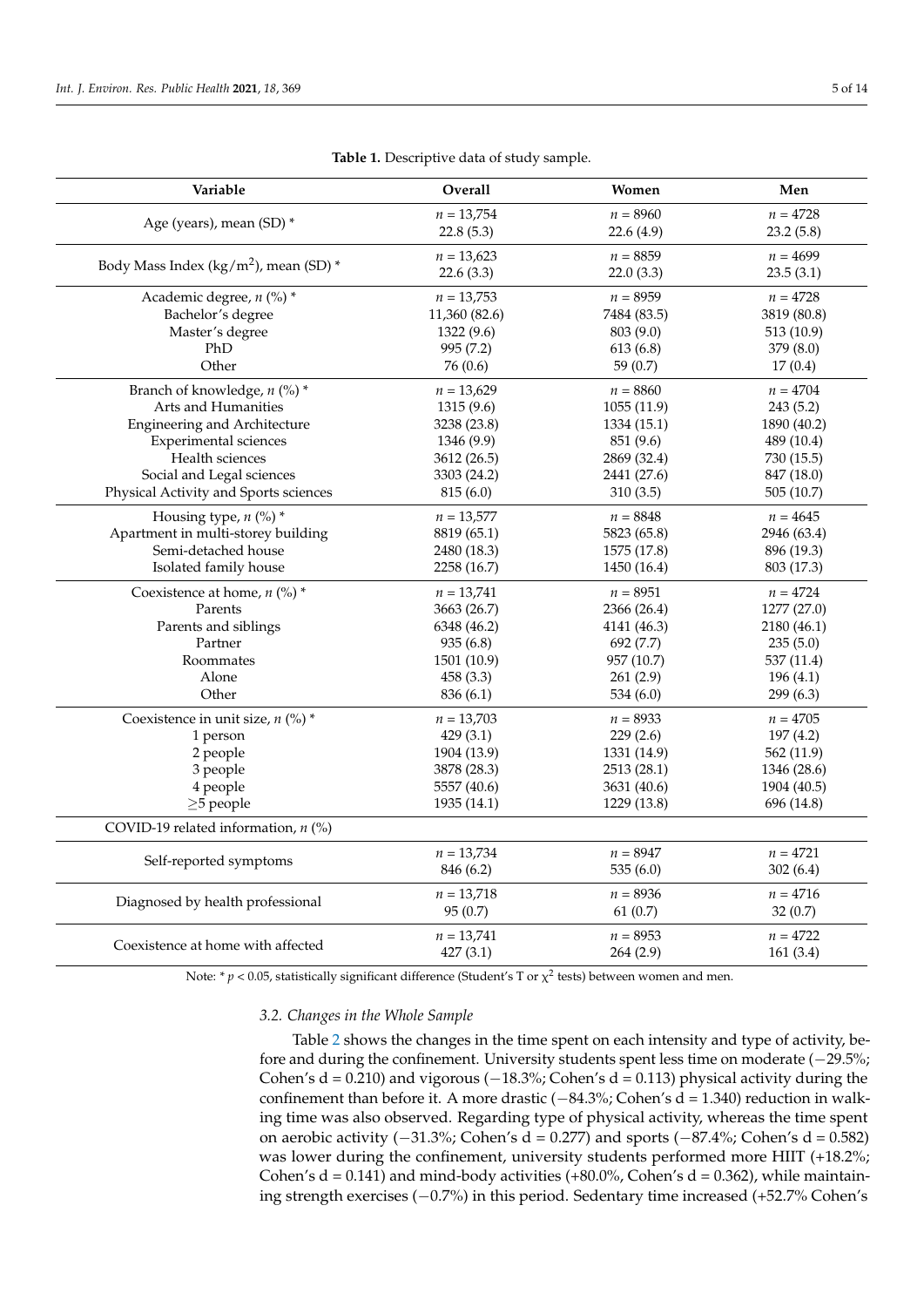$d = 0.998$ ) during the confinement, including leisure-time (+71.9%; Cohen's  $d = 1.244$ ) and study-related  $(+37.1\%; Cohen's d = 0.587)$  screen time.

<span id="page-5-0"></span>**Table 2.** Participants' reported Physical Activity, Exercise and Sedentary Time during COVID-19 confinement. Overall sample.

| Variable                    | <b>Before the</b><br>Confinement | During the<br>Confinement | Change    | <b>Student's Paired T</b><br>Test $(p)$ | Cohen's d |
|-----------------------------|----------------------------------|---------------------------|-----------|-----------------------------------------|-----------|
| IPAQ-SF                     |                                  |                           |           |                                         |           |
| Vigorous PA<br>(min/week)   | 327 (374)                        | 267 (309)                 | $-18.3%$  | < 0.001                                 | 0.113     |
| Moderate PA<br>(min/week)   | 376 (563)                        | 265 (408)                 | $-29.5%$  | < 0.001                                 | 0.210     |
| Walking time<br>(min/week)  | 766 (820)                        | 120 (318)                 | $-84.3%$  | < 0.001                                 | 1.340     |
| Sedentary time<br>(min/day) | 357 (178)                        | 545 (200)                 | $+52.7%$  | < 0.001                                 | 0.998     |
| Exercise                    |                                  |                           |           |                                         |           |
| Aerobic<br>(min/week)       | 208 (240)                        | 143 (179)                 | $-31.3%$  | < 0.001                                 | 0.277     |
| Strength<br>(min/week)      | 136 (189)                        | 135 (171)                 | $-0.1%$   | < 0.001                                 | 0.048     |
| HIIT (min/week)             | 66 (125)                         | 78 (145)                  | $+18.2%$  | < 0.001                                 | 0.142     |
| Mind-body<br>(min/week)     | 40 (105)                         | 72 (143)                  | $+80.0\%$ | < 0.001                                 | 0.361     |
| Sports (min/week)           | 95 (193)                         | 12(68)                    | $-87.4\%$ | < 0.001                                 | 0.582     |
| Screen time                 |                                  |                           |           |                                         |           |
| Leisure (min/day)           | 217 (140)                        | 373 (202)                 | $+71.9%$  | < 0.001                                 | 1.244     |
| Study, work<br>(min/day)    | 251 (149)                        | 344 (165)                 | $+37.1%$  | < 0.001                                 | 0.587     |

Notes: Data are presented as mean (SD). Sample size ranges between 12,526 and 13,491 in the different variables. HIIT, High Intensity Interval Training; IPAQ-SF, International Physical Activity Questionnaire Short Form; min, minutes; PA, Physical Activity.

> Table [3](#page-6-0) shows the qualitative information about physical activity during the confinement. Participants who reported that the intensity of aerobic (51.3%) and strength (38.8%) exercise was lower during the confinement than before outnumber those who reported the opposite (29.8% and 35.2%, respectively). However, regarding HIIT, the proportion of participants who felt that the intensity was higher (30.5%) or lower (30.2%) during the confinement was similar. In addition, while 45.5% of the participants enjoyed doing physical activity less during the confinement than before it, only 27.1% enjoyed it more. The main reasons for doing physical activity were to promote health (74.4%) and to reduce stress (65.5%), while the main reasons for not engaging in physical activity were legal restrictions on outdoor activities (9.3%) and lack of time (7.6%). Finally, tutorials on social media (63.9%) and equipment used for strength exercises (52.3%) were the most frequently used tools.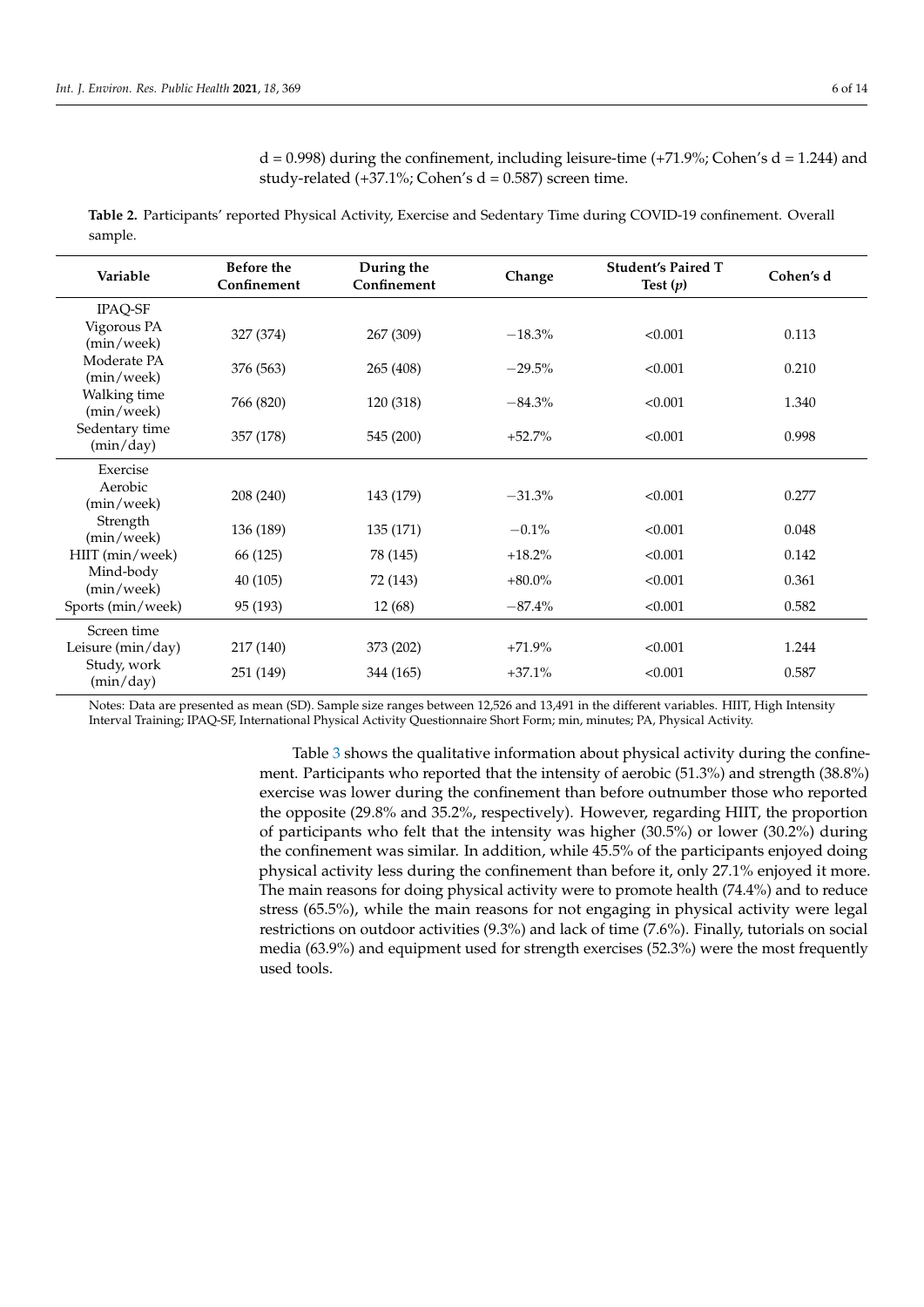| Variable                                         | $n\ (\%)$     |
|--------------------------------------------------|---------------|
| Intensity, aerobic ( $n = 13,183$ )              |               |
| Same as before                                   | 2493 (18.9)   |
| Higher than before                               | 3929 (29.8)   |
| Lower than before                                | 6761 (51.3)   |
| Intensity, strength $(n = 13,412)$               |               |
| Same as before                                   | 3480 (25.9)   |
| Higher than before                               | 4722 (35.2)   |
| Lower than before                                | 5210 (38.8)   |
| Intensity, HIIT $(n = 12,819)$                   |               |
| Same as before                                   | 5046 (39.4)   |
| Higher than before                               | 3904 (30.5)   |
| Lower than before                                | 3869 (30.2)   |
| Enjoyment when exercising ( $n = 13,367$ )       |               |
| Same as before                                   | 3660 (27.4)   |
| Higher than before                               | 3627 (27.1)   |
| Lower than before                                | 6080 (45.5)   |
| Available spaces for exercising ( $n = 13,754$ ) |               |
| Room, hallways                                   | 8833 (64.2)   |
| Living room                                      | 6523 (47.4)   |
| Courtyard                                        | 1043(7.6)     |
| Garden/Exterior free space                       | 2928 (21.3)   |
| Other                                            | 1696 (12.3)   |
| Tools used for exercising ( $n = 13,754$ )       |               |
| Equipment for aerobic exercise                   | 3617 (26.3)   |
| Equipment for strength exercises                 | 7198 (52.3)   |
| Active videogames                                | 1001(7.3)     |
| Computer applications                            | 2776 (20.2)   |
| TV programs                                      | 724 (5.3)     |
| Social networks                                  | 8790 (63.9)   |
| Reasons to exercise ( $n = 13,754$ )             |               |
| It is important for my health                    | 10,231 (74.4) |
| It is important to my image                      | 5769 (41.9)   |
| It helps me against stress and anxiety           | 8876 (64.5)   |
| I spend more time sitting                        | 4305 (31.3)   |
| I have more time to exercise                     | 4768 (34.7)   |
| I have found different resources                 | 3013 (21.9)   |
| My food intake is higher                         | 2447 (17.8)   |
| My environment pushes me to it                   | 1252(9.1)     |
| Reasons not to exercise ( $n = 13,754$ )         |               |
| It is not a priority for me                      | 639 (4.6)     |
| I cannot go out and do my usual exercise         | 1282 (9.3)    |
| I do not know how to exercise at home            | 368(2.7)      |
| I have no material resources                     | 768 (5.6)     |
| I do not have enough space                       | 986 (7.2)     |
| I have less time to exercise                     | 1050(7.6)     |
| My health state prevents me                      | 209(1.5)      |

<span id="page-6-0"></span>**Table 3.** Participants' perceptions and resources regarding the practice of physical exercise during the COVID-19 confinement. Overall sample.

Note: HIIT, High Intensity Interval Training.

# *3.3. Gender-Related Differences*

Table [4](#page-7-0) shows changes in the time spent on different intensities and types of physical activity and sedentary behaviour before and during the confinement in men and women. The time spent on moderate ( $\eta^2$  for time  $\times$  group = 0.009) and vigorous ( $\eta^2$  for time  $\times$ group = 0.02) physical activities decreased more in men (−39.2% and −31.8%, respectively) than in women (−24.6% and −9.1%, respectively). However, the reduction in walking time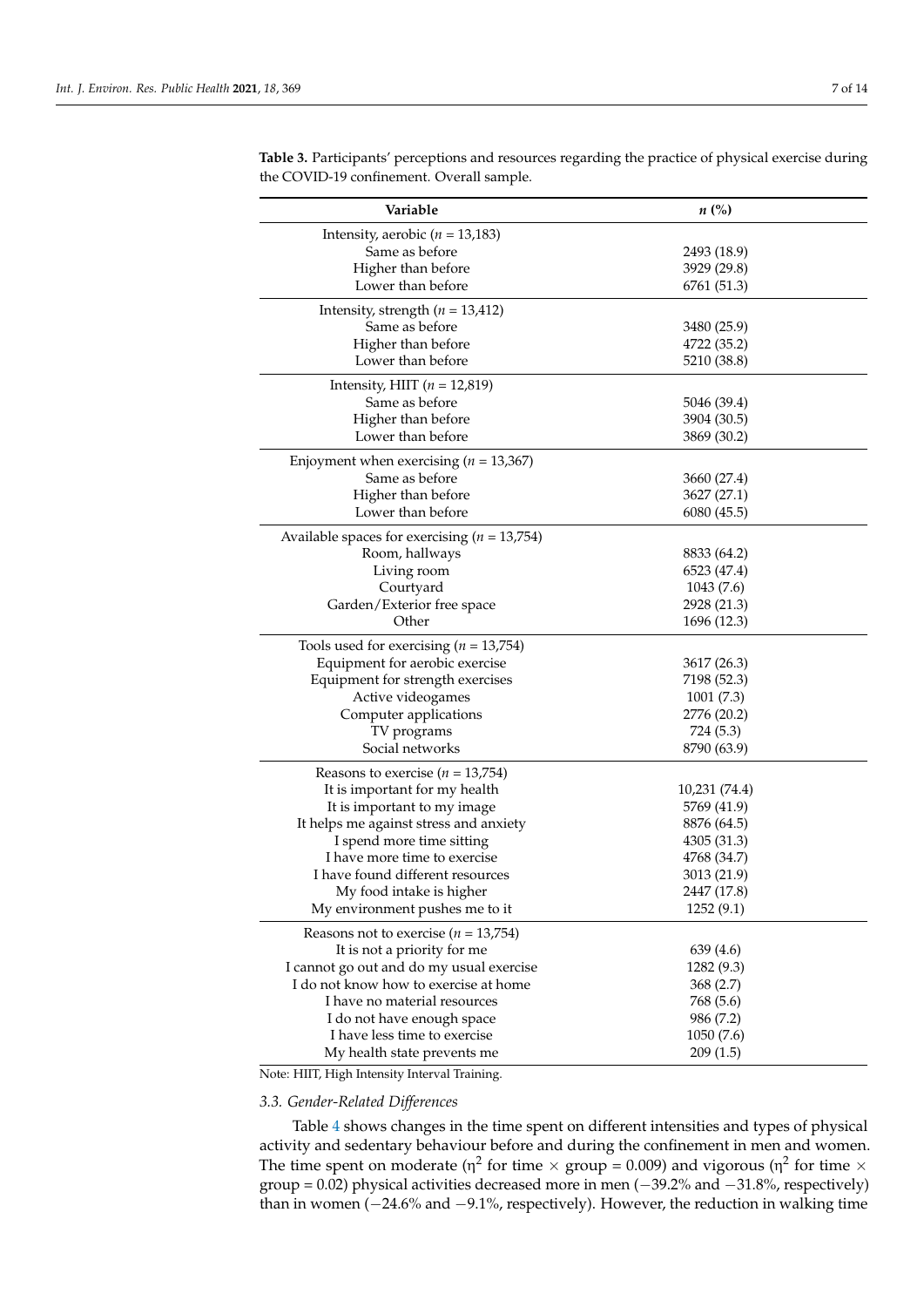was slightly but significantly larger in women than in men ( $-84.8\%$  vs.  $-83.2\%$ ;  $\eta^2$  for time  $\times$  group = 0.003). In addition, while men decreased the time spent on strength exercise (−13.3%) and they maintained HIIT activities, women increased the time spent on strength exercise (+10.1%) and HIIT (+32.2%) during the confinement ( $\eta^2$  for time  $\times$  group = 0.011 for strength and  $\eta^2$  for time  $\times$  group = 0.007 for HIIT). Similarly, men decreased the time spent on aerobic activities more (-48.6%) than women (-19.9%; η<sup>2</sup> for time × group = 0.03). Men ( $-89.7\%$  vs.  $-85.3\%$ ) decreased the time doing sports more than women did (n<sup>2</sup> for time  $\times$  group = 0.057). The time doing mind-body activities increased more in women (+93.3%) than in men (+43.3%) ( $\eta^2$  for time  $\times$  group = 0.021). Finally, sedentary time ( $\eta^2$ for time  $\times$  group = 0.002) and leisure screen time ( $\eta^2$  for time  $\times$  group = 0.003) increased slightly more in men (+54.7% and +76.7%) than in women (+51.5% and +69.4%).

<span id="page-7-0"></span>**Table 4.** Participants' reported physical activity, exercise and sedentary time, during the COVID-19 confinement. Comparison between women and men.

|                                     | Women       |                | Men       |             |               | <b>ANCOVA</b> |                   |          |
|-------------------------------------|-------------|----------------|-----------|-------------|---------------|---------------|-------------------|----------|
| Variable                            | <b>B.C.</b> | D.C.           | Change    | <b>B.C.</b> | D.C.          | Change        | $g \times t(p)$ † | $\eta$ 2 |
| <b>IPAO-SF</b>                      |             |                |           |             |               |               |                   |          |
| Vigorous PA $(m/w)$ $\ddagger$      | 296 (372)   | 269 (319)      | $-9.1\%$  | 386 (371)   | $263(290)$ T  | $-31.9\%$     | < 0.001           | 0.020    |
| Moderate PA $(m/w)$ $\ddagger$ §    | 385 (575)   | $290(420)$ T   | $-24.7\%$ | 359 (538)   | $218(382)$ T  | $-39.3\%$     | < 0.001           | 0.009    |
| Walking time $(m/w)$ ‡§             | 803 (845)   | 122 $(310)$ T  | $-84.8\%$ | 697 (764)   | 117 $(332)$ T | $-83.2\%$     | < 0.001           | 0.003    |
| Sedentary time $(m/d)$ $\ddagger$ § | 353 (175)   | 535 (197) $\P$ | $+51.6%$  | 364 (184)   | 563 $(205)$ T | $+54.7%$      | < 0.001           | 0.002    |
| Exercise                            |             |                |           |             |               |               |                   |          |
| Aerobic $(m/w)$ $\ddagger$ §        | 196 (229)   | $157(179)$ T   | $-19.9\%$ | 230 (256)   | $119(177)$ T  | $-48.3\%$     | < 0.001           | 0.032    |
| Strength $(m/w)$ $\ddagger$ §       | 109 (174)   | 120 $(161)$ T  | $+10.1%$  | 187 (205)   | 162 $(185)$ T | $-13.4\%$     | < 0.001           | 0.011    |
| $HIII (m/w) \ddagger$               | 62 (122)    | 82 (151) T     | $+32.3%$  | 72 (131)    | 72 (132)      | $\pm 0.0\%$   | < 0.001           | 0.007    |
| Mind-body $(m/w)$ $\ddagger$ §      | 45 (114)    | $87(155)$ T    | $+93.3\%$ | 30(84)      | 43 $(111)$ T  | $+43.3\%$     | < 0.001           | 0.021    |
| Sports $(m/w)$ $\ddagger$ §         | 68 (169)    | $10(63)$ T     | $-85.3\%$ | 145 (224)   | $15(76)$ T    | $-89.7%$      | < 0.001           | 0.057    |
| Screen time                         |             |                |           |             |               |               |                   |          |
| Leisure $(m/d)$ §                   | 216 (141)   | 366 $(200)$ ¶  | $+69.4\%$ | 219 (138)   | 387 (204)     | $+76.7\%$     | < 0.001           | 0.003    |
| Study, work $(m/d)$ $\ddagger$ §    | 256 (149)   | 349 $(165)$ T  | $+36.3\%$ | 243 (149)   | 334 $(165)$ T | $+37.4\%$     | 0.369             | < 0.001  |

Notes: Data are presented as mean (SD). Sample size ranges between 8148 and 8811 in women and 4356 and 4680 in men in the different variables. B.C., before the confinement; D.C., during the confinement; g x t, Group per Time interaction; HIIT, High Intensity Interval Training; IPAQ-SF, International Physical Activity Questionnaire Short Form; m/d, minutes/day; m/w, minutes/week; PA, Physical Activity. † Adjusted for branch of knowledge. ‡ *p*<0.05 (Student's independent T test) between women and men in before the confinement. § *p* < 0.05 (Student's independent T test) between women and men in during the confinement. ¶ *p* < 0.05 (Student's paired T test) between before and during confinement.

> Table [5](#page-8-0) shows the differences between women and men regarding the qualitative information about physical activity during the confinement. More women than men (Krammer's V = 0.2) reported that they increased the intensity of aerobic  $(36.4\% \text{ vs. } 17.5\%)$ , strength (37.2% vs. 31.5%) and HIIT (33.6% vs. 24.2%) activities during the confinement (Table [5\)](#page-8-0); there were also more women  $(33.6%)$  than men  $(15.0%)$  who increased their enjoyment of physical activity during this period (Krammer's  $V = 0.221$ ). Social media were more widely used for practising physical activity in women (76.6%;  $\varphi$  = 0.362), with equipment for strength exercises being more common in men (58.7%;  $\varphi$  = 0.092). Health promotion and reduction of stress were the most frequent reasons for doing physical activity in both genders, with the first being more frequent in men (75.9%;  $\varphi$  = 0.024) and the second in women (67.5%;  $\varphi$  = 0.083). Finally, lack of time for women (7.7%;  $\varphi$  = 0.027) and restrictions on going out for men (13.3%;  $\varphi = 0.030$ ) were the most common problems in terms of not doing physical activity.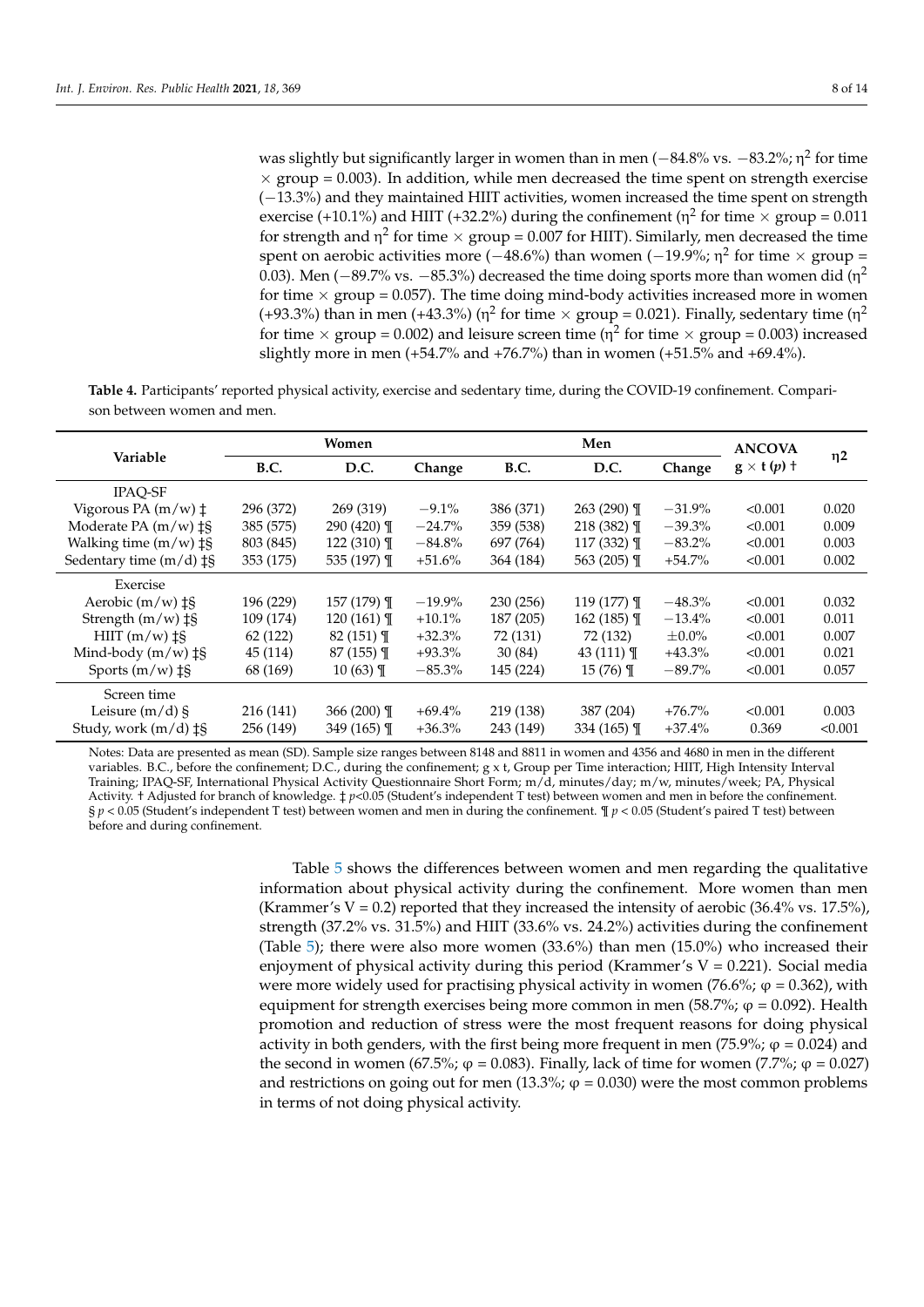| Variable                                 | Women       | Men         | $\chi^2(p)$ | Phi/Cramer's V |
|------------------------------------------|-------------|-------------|-------------|----------------|
| Intensity, aerobic                       | $n = 8610$  | $n = 4510$  |             |                |
| Same as before                           | 1561 (18.1) | 917 (20.3)  | < 0.001     | 0.200          |
| Higher than before                       | 3132 (36.4) | 787 (17.5)  |             |                |
| Lower than before                        | 3917 (45.5) | 2806 (62.2) |             |                |
| Intensity, strength                      | $n = 8735$  | $n = 4612$  |             |                |
| Same as before                           | 2459 (28.2) | 1000(21.7)  | < 0.001     | 0.120          |
| Higher than before                       | 3251 (37.2) | 1455 (31.5) |             |                |
| Lower than before                        | 3025 (34.6) | 2157 (46.8) |             |                |
| Intensity, HIIT                          | $n = 8365$  | $n = 4393$  |             |                |
| Same as before                           | 3288 (39.3) | 1730 (39.4) | < 0.001     | 0.108          |
| Higher than before                       | 2809 (33.6) | 1084 (24.7) |             |                |
| Lower than before                        | 2268 (27.1) | 1579 (35.9) |             |                |
| Enjoyment when exercising                | $n=8704$    | $n = 4597$  |             |                |
| Same as before                           | 2422 (27.8) | 1219 (26.5) | < 0.001     | 0.221          |
| Higher than before                       | 2925 (33.6) | 690 (15.0)  |             |                |
| Lower than before                        | 3357 (38.6) | 2688 (58.5) |             |                |
| Available spaces for exercising          | $n = 8960$  | $n = 4728$  |             |                |
| Room, hallways                           | 5778 (64.5) | 3009 (63.6) | 0.327       | 0.008          |
| Living room                              | 4684 (52.3) | 1812 (38.3) | < 0.001     | 0.133          |
| Courtyard                                | 615(6.9)    | 425(9.0)    | < 0.001     | 0.038          |
| Garden, exterior free space              | 1955 (21.8) | 967(20.5)   | 0.064       | 0.016          |
| Other                                    | 980 (10.9)  | 709 (15.0)  | < 0.001     | 0.059          |
| Tools used for exercising                | $n = 8960$  | $n = 4728$  |             |                |
| Equipment for aerobic exercise           | 2314 (25.8) | 1295 (27.4) | 0.048       | 0.017          |
| Equipment for strength exercises         | 4396 (49.1) | 2777 (58.7) | < 0.001     | 0.092          |
| Active videogames                        | 691 (7.7)   | 304 (6.4)   | 0.006       | 0.023          |
| Computer applications                    | 1912 (21.3) | 853 (18.0)  | < 0.001     | 0.039          |
| TV programs                              | 584 (6.5)   | 135(2.9)    | < 0.001     | 0.078          |
| Social networks                          | 6860 (76.6) | 1893 (40.0) | < 0.001     | 0.362          |
| Reasons to exercise                      | $n = 8960$  | $n = 4728$  |             |                |
| It is important for my health            | 6603 (73.7) | 3590 (75.9) | 0.004       | 0.024          |
| It is important to my image              | 3748 (41.8) | 2002 (42.3) | 0.563       | 0.005          |
| It helps me against stress and anxiety   | 6044 (67.5) | 2795 (59.1) | < 0.001     | 0.083          |
| I spend more time sitting                | 3071 (34.3) | 1212 (25.6) | < 0.001     | 0.089          |
| I have more time to exercise             | 3466 (38.7) | 1284 (27.2) | < 0.001     | 0.115          |
| I have found different resources         | 2438 (27.2) | 559 (11.8)  | < 0.001     | 0.177          |
| My food intake is higher                 | 1787 (19.9) | 652 (13.8)  | < 0.001     | 0.076          |
| My environment pushes me to it           | 859 (9.6)   | 390 (8.2)   | 0.010       | 0.022          |
| Reasons not to exercise                  | $n = 8960$  | $n = 4728$  |             |                |
| It is not a priority for me              | 378 (4.2)   | 256(5.4)    | 0.002       | 0.037          |
| I cannot go out and do my usual exercise | 643 (7.2)   | 627 (13.3)  | < 0.001     | 0.027          |
| I do not know how to exercise at home    | 223(2.5)    | 143(3.0)    | 0.065       | 0.100          |
| I have no material resources             | 387 (4.3)   | 374 (7.9)   | < 0.001     | 0.016          |
| I do not have enough space               | 589 (6.6)   | 387 (8.2)   | < 0.001     | 0.075          |
| I have less time to exercise             | 688 (7.7)   | 349 (7.4)   | 0.532       | 0.030          |
| My state of health prevents me           | 145(1.6)    | 61(1.3)     | 0.134       | 0.005          |

<span id="page-8-0"></span>**Table 5.** Participants' perceptions and resources regarding the practice of physical exercise during the COVID-19 confinement. Comparison between women and men.

Notes: Data are presented as *n* (%). HIIT, High Intensity Interval Training.

## **4. Discussion**

The present study shows that university students slightly decreased the time spent on moderate and vigorous physical activities, but they considerably decreased the time spent on walking and doing sports during the confinement. Moreover, students substantially increased sedentary time and leisure-time screen activities during this period. In contrast, they increased the time doing HIIT and mind-body activities and they maintained strength exercise. Women adapted their pattern of physical activity to the confinement better; they reduced the time spent on moderate and vigorous physical activity less and they increased the time doing strength exercise, HIIT and mind-body activities more than men did. In addition, more women than men enjoyed doing physical activity more during than before the pandemic. We consider that these results should be taken into account to promote physical activity in putative future scenarios where strict confinements are needed.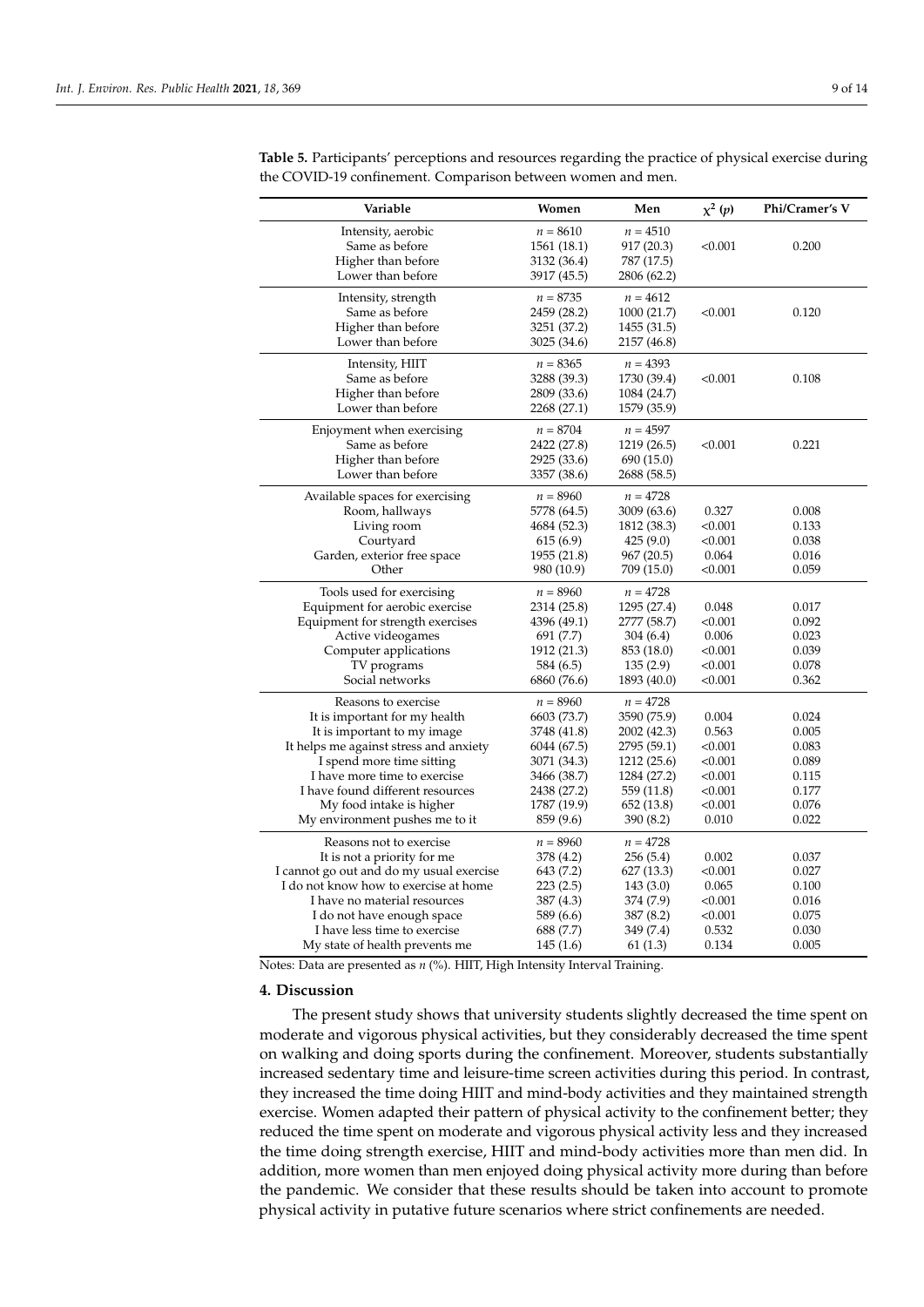## *4.1. Changes in the Whole Sample*

The majority of previous studies showed decreases in physical activity during the confinement caused by the COVID-19 pandemic. In this regard, an international online survey, carried out in countries with different measures regarding outdoor physical activity, demonstrated that the confinement reduced moderate and vigorous physical activity around 35% in adults [\[22\]](#page-12-9). Similarly, more than a half of the people in a French study decreased physical activity during the confinement [\[32\]](#page-12-19). However, increases in the levels of physical exercise were reported among Belgian adults during the confinement [\[25\]](#page-12-12). It is noticeable that in this latter mentioned country the government promoted outdoor physical activity. Considering only studies carried out in countries where physical exercise was forbidden, our results contrast with a study carried out in Chinese children and adolescents that found greater reduction in moderate and vigorous physical activity during the pandemic [\[21\]](#page-12-8) than in our research. However, the decrease found in the present study was similar to that found by Galle and co-workers in a sample of Italian undergraduate students [\[26\]](#page-12-13). In this regard, it was demonstrated that people with a higher level of education are more aware of the benefits of physical activity [\[33\]](#page-12-20).

The increase in time spent on HIIT found in the present study may be one reason why there was only a slight decrease in vigorous physical activity during the confinement. Considering that sports centres, places where HIIT is more frequently practised, were closed during the pandemic, this increase seems particularly striking. However, the wide use of social media (i.e., YouTube tutorials) could have encouraged engagement in physical activity and particularly in HIIT, during the confinement. In this regard, a very recent editorial reported that the interest for the terms "exercise" and "HIIT" in Google searches peaked during the first 2 weeks of the confinement, with both reaching their highest Google Trends record since 2004 [\[34\]](#page-12-21). These results also agree with the fact that HIIT was considered as the second fitness trend for physical activity in 2020 according to the American College of Sports Medicine [\[35\]](#page-12-22). The success of social media in maintaining physical activity among the population during the confinement suggests that there is a need for developing and ensuring the quality of physical activity proposals in this format. In addition, online proposals should also focus on other collectives, such as elderly people, who also need simple and safe ways to stay physically active at home [\[36,](#page-12-23)[37\]](#page-12-24).

There was a substantial increase in the sedentary time and a decrease in the time walking. Considering the conditions of the confinement in Spain, it is understandable that the reduction in walking was greater than in other studies [\[22](#page-12-9)[,23\]](#page-12-10). However, the decrease found in the present study is worrying as it was even more pronounced than that found for Fitbit users in Spain [\[24\]](#page-12-11). Considering that the data from the Fitbit study encompassed the general population, it seems that university students have been a particularly affected population, so it could be thought that the implementation of online classes may have negatively affected walking and sedentary time. Moreover, the time spent on screen activities increased drastically in this study, especially activities related to leisure-time. These results may arouse concern because some of the leisure-time screen activities could be potentially addictive for university students [\[38\]](#page-12-25) and this could increase their sedentary behaviour in the future. It is known that, regardless of physical activity, sedentary time is associated with worse health outcomes [\[11,](#page-11-10)[12\]](#page-11-11). This could imply that the potential health benefits of doing physical activity during the confinement could have been attenuated by increased sedentary time. In this regard, avoiding sitting for long periods of time and taking brief movement or activity breaks during the day have been proposed as effective strategies to reduce sedentary behaviour [\[3\]](#page-11-2).

# *4.2. Gender-Related Differences*

We found more gender-related differences from the effects of the confinement. Overall, women seem to have adapted their physical activity better during the confinement. The differences in the changes between men and women were small, but significant and consistent in the great majority of analysed parameters. The same gender-specific tendency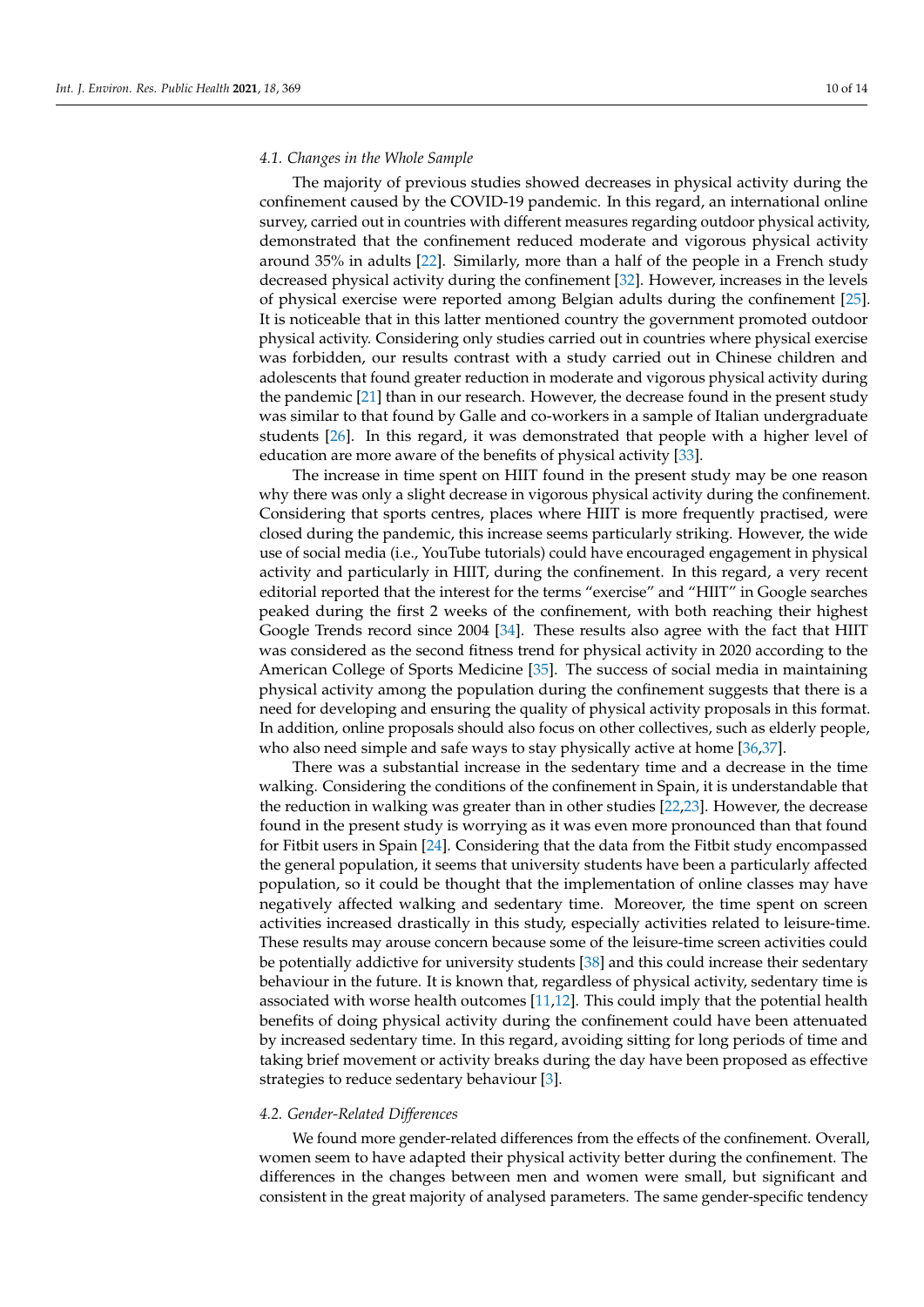during the COVID-19 pandemic was found between male and female adolescents in Croatia [\[39\]](#page-13-0). As stated, our data show that women enjoyed physical activity during the confinement more than men did and that they used social media for physical activity more often. These gender-related differences with social media seem to be specific for physical activity: social media in Spain for young people is well balanced between men and women [\[40\]](#page-13-1). In addition, women reported that one reason for doing physical activity is that they found new resources. In comparison, the reasons given by men for not practising physical activity included not being able to go outdoors. In this regard, it is noticeable that men usually engage in more outdoor activities than women at different ages [\[18](#page-12-5)[–20\]](#page-12-7). During the confinement, women's lower dependency on outdoor environments might have encouraged them to reduce physical activity less than men. Considering these results, strategies to promote physical activity during and after confinements should be adapted to each gender.

#### *4.3. Strengths and Limitations*

The main strength of this research is that the study collects the most relevant questions on the frequency and intensity of physical activity from previously validated questionnaires (i.e., IPAQ), but also qualitative and descriptive data for both active and sedentary lifestyles. In addition, the population under study, i.e., a large sample of university students, is a group of people of paramount importance for the socioeconomic future of our society. Finally, comparing with other published studies about the topic, the number of participants was higher and results were analysed taking into account gender.

Certain limitations must be acknowledged. These results cannot be directly extrapolated to other populations, as parameters such as age, educational level and the use of internet resources are not comparable. Furthermore, it must be taken into account that restrictions during the confinement in Spain were not the same as in other countries. In consequence, they cannot be directly extrapolated to other countries. In addition, physical activity was self-reported and the university students who responded might be those who were more active. Both of these points may have led to an overestimation of the physical activity actually carried out [\[41\]](#page-13-2). However, the sample size and the timing of the collected information did not allow us to use objective methods, as a function of both logistics and time.

#### **5. Conclusions**

University students decreased time spent on moderate and vigorous physical activity during the COVID-19 confinement. In contrast, they increased HIIT and mind-body activities, maintained strength exercise and widely used social media, as a support for doing exercise. Taking into account that HIIT is commonly offered on social media, our results suggest that the diffusion of this type of physical exercise via online channels could help to maintain people physically active, while they need or prefer to stay at home.

On the other hand, university students increased sedentary and leisure screen times during the confinement. Due to the direct impact of sedentary behaviour on health [\[11](#page-11-10)[,12\]](#page-11-11), its reduction should be strongly promoted in the context of confinements. Moreover, given the addictive nature of some screen activities [\[38\]](#page-12-25), their increase during the confinement could lead to an increase in sedentary behaviours in the long-term.

Finally, women adapted to the confinement better than men did; they reduced the time spent on physical activity less, they enjoyed doing physical activity more and they used social media for doing physical activity more frequently as well. As a consequence, strategies to promote physical activity during confinement periods should be tailored according to the gender.

**Author Contributions:** Conceptualization, A.R.-L., I.A. and J.I.; methodology, A.R.-L., A.M., I.L., M.G.-G., A.E., S.A., J.A.S.-S., F.J.V.-G., D.G.-L., I.A., L.C.-P., J.C.-P., M.C.G.-C., S.M., J.A.T., N.G., P.J.B., D.M.-U., J.R.R., F.B.O., D.J.-P., J.A.C., J.I.; formal analysis, A.E. and J.I.; investigation, A.R.-L., A.M., I.L., M.G.-G., A.E., S.A., J.A.S.-S., F.J.V.-G., D.G.-L., I.A., L.C.-P., J.C.-P., M.C.G.-C., S.M., J.A.T., N.G., P.J.B., D.M.-U., J.R.R., F.B.O., D.J.-P., J.A.C., J.I.; data curation, A.R.-L., A.E. and J.I.; writing—original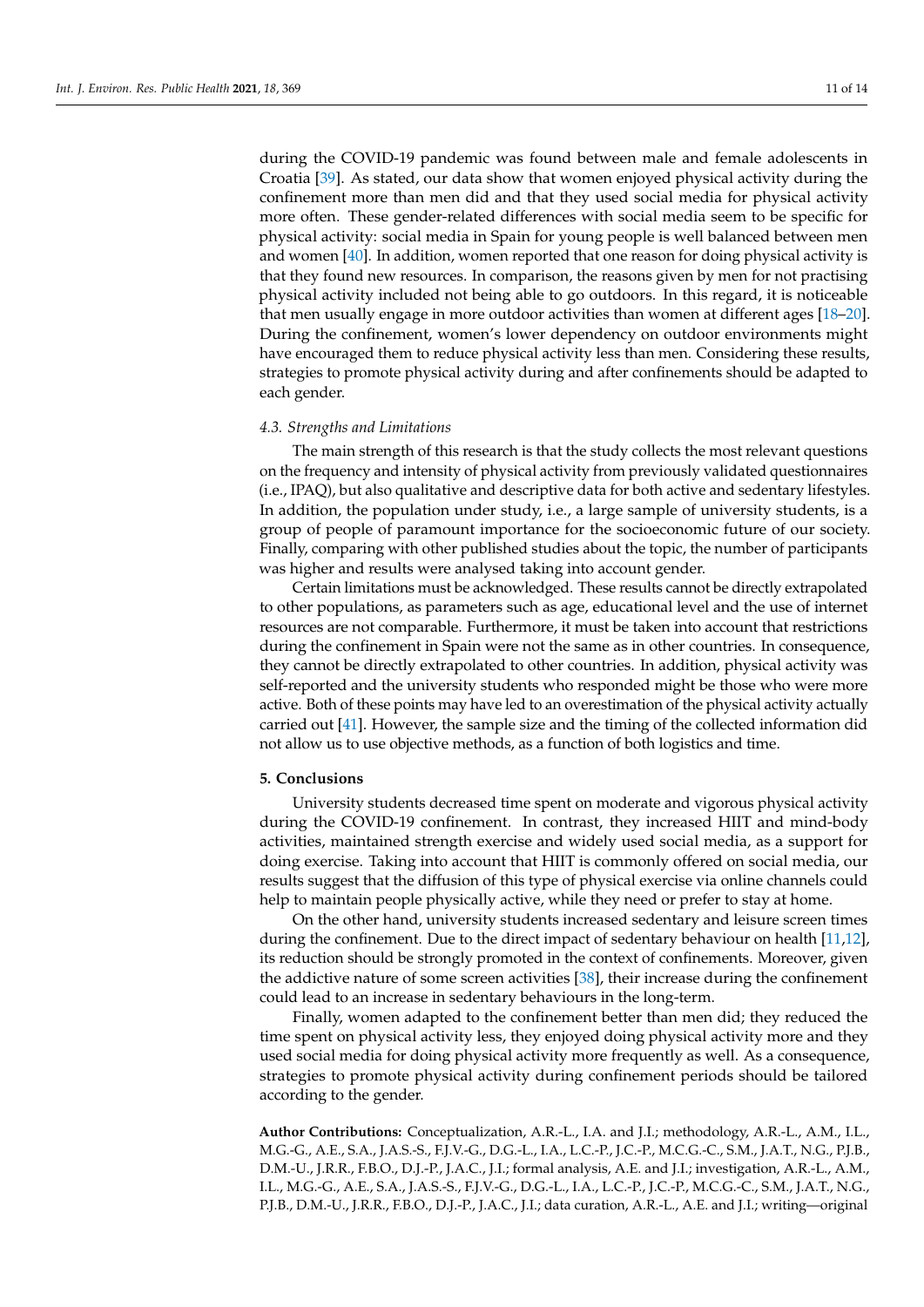draft preparation, J.I.; writing—review and editing, A.R.-L., A.M., I.L., M.G.-G., A.E., S.A., J.A.S.-S., F.J.V.-G., D.G.-L., I.A., L.C.-P., J.C.-P., M.C.G.-C., S.M., J.A.T., N.G., P.J.B., D.M.-U., J.R.R., F.B.O., D.J.-P., J.A.C., J.I.; project administration, J.I.; funding acquisition, I.L., M.G.-G. and J.A.C. All authors have read and agreed to the published version of the manuscript.

**Funding:** This research was funded by the High Sports Council (Consejo Superior de Deportes, CSD) of the Ministry of Culture and Sports of the Government of Spain, grant number 45/UPB/20. A.E. is a recipient of a grant of the Basque Government (Eusko Jaurlaritza), grant number PRE\_2019\_1\_0373. D.J.-P. is supported by a grant from the Spanish Ministry of Science and Innovation–MINECO, grant number RYC-2014-16938.

**Institutional Review Board Statement:** The study was conducted in accordance with the declaration of Helsinki and the protocol was approved by the Ethics Committee for Human Beings of the University of the Basque Country (M10\_2020\_078).

**Informed Consent Statement:** Not applicable.

**Acknowledgments:** We would like to thank the vice-rectorships of our universities for their help in the distribution of the survey, as well as to all students who took part in the survey. All the authors are members of EXERNET [\(https://redexernet.com/\)](https://redexernet.com/) which supported this research.

**Conflicts of Interest:** The authors declare no conflict of interest. The funders had no role in the design of the study; in the collection, analyses, or interpretation of data; in the writing of the manuscript, or in the decision to publish the results.

## **References**

- <span id="page-11-0"></span>1. World Health Organization. WHO Director-General's Opening Remarks at the Media Briefing on COVID-19—11 March 2020. Available online: [https://www.who.int/dg/speeches/detail/who-director-general-s-opening-remarks-at-the-media-briefing](https://www.who.int/dg/speeches/detail/who-director-general-s-opening-remarks-at-the-media-briefing-on-covid-19---11-march-2020)[on-covid-19---11-march-2020](https://www.who.int/dg/speeches/detail/who-director-general-s-opening-remarks-at-the-media-briefing-on-covid-19---11-march-2020) (accessed on 26 October 2020).
- <span id="page-11-1"></span>2. Spanish Government. Ministry of the Presidency, Relations with the Cortes and Democratic Memory. Boletín Oficial del Estado-Documento BOE-A-2020-3692. Available online: <https://www.boe.es/buscar/doc.php?id=BOE-A-2020-3692> (accessed on 26 October 2020).
- <span id="page-11-2"></span>3. Woods, J.A.; Hutchinson, N.T.; Powers, S.K.; Roberts, W.O.; Gomez-Cabrera, M.C.; Radak, Z.; Berkes, I.; Boros, A.; Boldogh, I.; Leeuwenburgh, C.; et al. The COVID-19 pandemic and physical activity. *Sports Med. Health Sci.* **2020**, *2*, 55–64. [\[CrossRef\]](http://doi.org/10.1016/j.smhs.2020.05.006)
- <span id="page-11-3"></span>4. World Health Organization. Regional Office for the Eastern Mediterranean. Excessive Screen Use and Gaming Considerations During #COVID19. Available online: [http://www.emro.who.int/mnh/news/considerations-for-young-people-on-excessive](http://www.emro.who.int/mnh/news/considerations-for-young-people-on-excessive-screen-use-during-covid19.html)[screen-use-during-covid19.html](http://www.emro.who.int/mnh/news/considerations-for-young-people-on-excessive-screen-use-during-covid19.html) (accessed on 26 October 2020).
- <span id="page-11-4"></span>5. Narici, M.; De Vito, G.; Franchi, M.; Paoli, A.; Moro, T.; Marcolin, G.; Grassi, B.; Baldassarre, G.; Zuccarelli, L.; Biolo, G.; et al. Impact of sedentarism due to the COVID-19 home confinement on neuromuscular, cardiovascular and metabolic health: Physiological and pathophysiological implications and recommendations for physical and nutritional countermeasures. *Eur. J. Sport Sci.* **2020**, 1–22. [\[CrossRef\]](http://doi.org/10.1080/17461391.2020.1761076)
- <span id="page-11-5"></span>6. Brooks, S.K.; Webster, R.K.; Smith, L.E.; Woodland, L.; Wessely, S.; Greenberg, N.; Rubin, G.J. The psychological impact of quarantine and how to reduce it: Rapid review of the evidence. *Lancet* **2020**, *395*, 912–920. [\[CrossRef\]](http://doi.org/10.1016/S0140-6736(20)30460-8)
- <span id="page-11-6"></span>7. Marques, A.; Santos, T.; Martins, J.; Matos, M.G.D.; Valeiro, M.G. The association between physical activity and chronic diseases in European adults. *Eur. J. Sport Sci.* **2018**, *18*, 140–149. [\[CrossRef\]](http://doi.org/10.1080/17461391.2017.1400109)
- <span id="page-11-7"></span>8. Hansen, B.H.; Dalene, K.E.; Ekelund, U.; Fagerland, M.W.; Kolle, E.; Steene-Johannessen, J.; Tarp, J.; Anderssen, S.A. Step by step: Association of device-measured daily steps with all-cause mortality—A prospective cohort Study. *Scand. J. Med. Sci. Sports* **2020**, *30*, 1705–1711. [\[CrossRef\]](http://doi.org/10.1111/sms.13726)
- <span id="page-11-8"></span>9. Ekelund, U.; Tarp, J.; Steene-Johannessen, J.; Hansen, B.H.; Jefferis, B.; Fagerland, M.W.; Whincup, P.; Diaz, K.M.; Hooker, S.P.; Chernofsky, A.; et al. Dose-response associations between accelerometry measured physical activity and sedentary time and all cause mortality: Systematic review and harmonised meta-analysis. *BMJ* **2019**, *366*, l4570. [\[CrossRef\]](http://doi.org/10.1136/bmj.l4570)
- <span id="page-11-9"></span>10. Zhou, F.; Yu, T.; Du, R.; Fan, G.; Liu, Y.; Liu, Z.; Xiang, J.; Wang, Y.; Song, B.; Gu, X.; et al. Clinical course and risk factors for mortality of adult inpatients with COVID-19 in Wuhan, China: A retrospective cohort study. *Lancet* **2020**, *395*, 1054–1062. [\[CrossRef\]](http://doi.org/10.1016/S0140-6736(20)30566-3)
- <span id="page-11-10"></span>11. Koster, A.; Caserotti, P.; Patel, K.V.; Matthews, C.E.; Berrigan, D.; Van Domelen, D.R.; Brychta, R.J.; Chen, K.Y.; Harris, T.B. Association of Sedentary Time with Mortality Independent of Moderate to Vigorous Physical Activity. *PLoS ONE* **2012**, *7*, e37696. [\[CrossRef\]](http://doi.org/10.1371/journal.pone.0037696)
- <span id="page-11-11"></span>12. Matthews, C.E.; Keadle, S.K.; Troiano, R.P.; Kahle, L.; Koster, A.; Brychta, R.; Van Domelen, D.; Caserotti, P.; Chen, K.Y.; Harris, T.B.; et al. Accelerometer-measured dose-response for physical activity, sedentary time, and mortality in US adults. *Am. J. Clin. Nutr.* **2016**, *104*, 1424–1432. [\[CrossRef\]](http://doi.org/10.3945/ajcn.116.135129)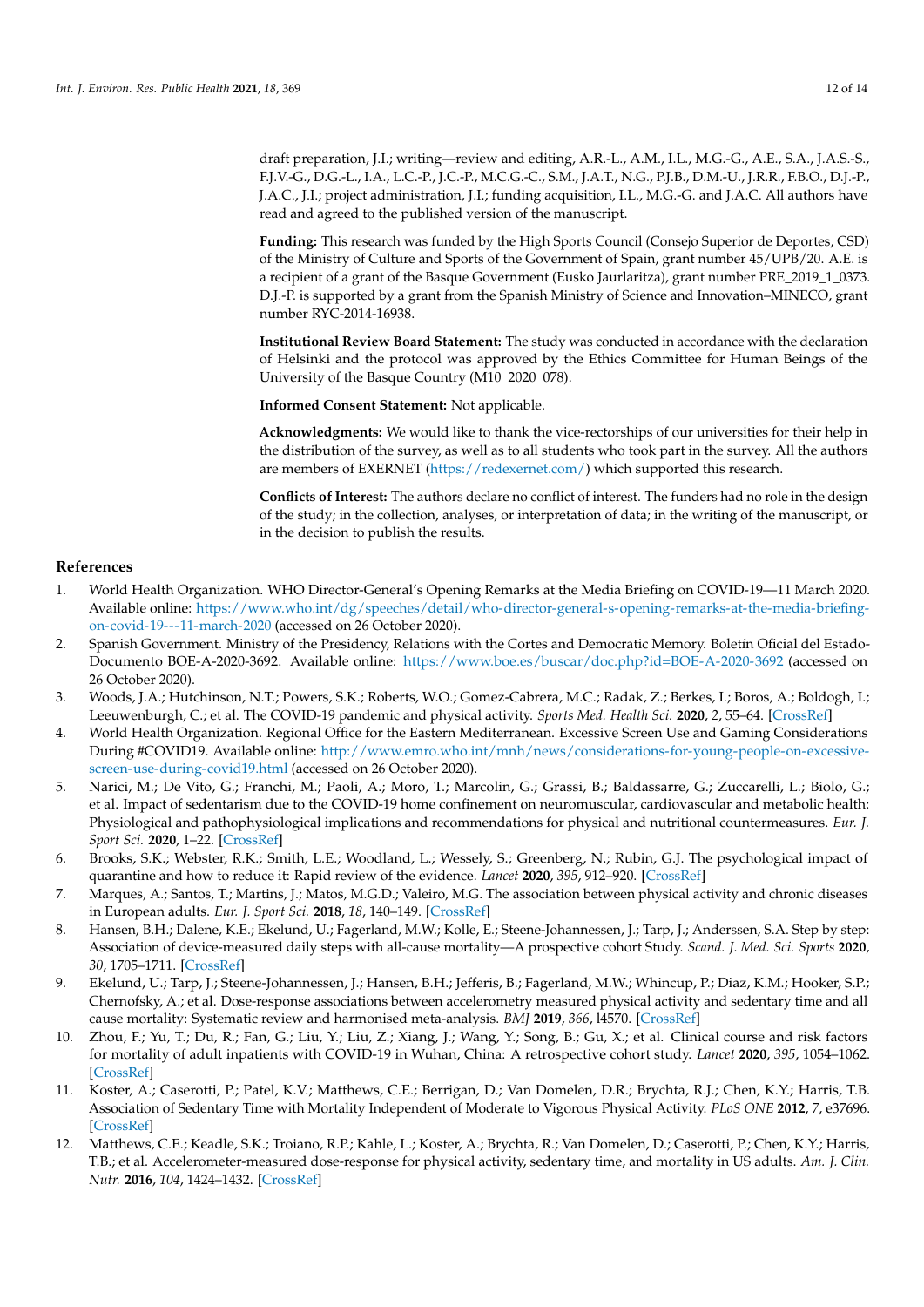- <span id="page-12-0"></span>13. Gordon-Larsen, P.; Adair, L.S.; Nelson, M.C.; Popkin, B.M. Five-year obesity incidence in the transition period between adolescence and adulthood: The national longitudinal study of adolescent health. *Am. J. Clin. Nutr.* **2004**, *80*, 569–575. [\[CrossRef\]](http://doi.org/10.1093/ajcn/80.3.569)
- <span id="page-12-1"></span>14. Ge, Y.; Xin, S.; Luan, D.; Zou, Z.; Liu, M.; Bai, X.; Gao, Q. Association of physical activity, sedentary time, and sleep duration on the health-related quality of life of college students in Northeast China. *Health Qual. Life Outcomes* **2019**, *17*, 124. [\[CrossRef\]](http://doi.org/10.1186/s12955-019-1194-x)
- <span id="page-12-2"></span>15. Hervás, G.; Ruiz-Litago, F.; Irazusta, J.; Fernández-Atutxa, A.; Fraile-Bermúdez, A.B.; Zarrazquin, I. Physical Activity, Physical Fitness, Body Composition, and Nutrition Are Associated with Bone Status in University Students. *Nutrients* **2018**, *10*, 61. [\[CrossRef\]](http://doi.org/10.3390/nu10010061)
- <span id="page-12-3"></span>16. Lipošek, S.; Planinšec, J.; Leskošek, B.; Pajtler, A. Physical activity of university students and its relation to physical fitness and academic success. *Ann. Kinesiol.* **2018**, *9*, 89–104. [\[CrossRef\]](http://doi.org/10.35469/ak.2018.171)
- <span id="page-12-4"></span>17. Henriksson, H.; Henriksson, P.; Tynelius, P.; Ortega, F.B. Muscular weakness in adolescence is associated with disability 30 years later: A population-based cohort study of 1.2 million men. *Br. J. Sports Med.* **2019**, *53*, 1221–1230. [\[CrossRef\]](http://doi.org/10.1136/bjsports-2017-098723)
- <span id="page-12-5"></span>18. Klinker, C.D.; Schipperijn, J.; Kerr, J.; Ersbøll, A.K.; Troelsen, J. Context-Specific Outdoor Time and Physical Activity among School-Children Across Gender and Age: Using Accelerometers and GPS to Advance Methods. *Front. Public Health* **2014**, *2*, 20. [\[CrossRef\]](http://doi.org/10.3389/fpubh.2014.00020)
- <span id="page-12-6"></span>19. Kling, K.G.; Margaryan, L.; Fuchs, M. (In) equality in the outdoors: Gender perspective on recreation and tourism media in the Swedish mountains. *Curr. Issues Tour.* **2020**, *23*, 233–247. [\[CrossRef\]](http://doi.org/10.1080/13683500.2018.1495698)
- <span id="page-12-7"></span>20. van Uffelen, J.G.Z.; Khan, A.; Burton, N.W. Gender differences in physical activity motivators and context preferences: A population-based study in people in their sixties. *BMC Public Health* **2017**, *17*, 624. [\[CrossRef\]](http://doi.org/10.1186/s12889-017-4540-0)
- <span id="page-12-8"></span>21. Xiang, M.; Zhang, Z.; Kuwahara, K. Impact of COVID-19 pandemic on children and adolescents' lifestyle behavior larger than expected. *Prog. Cardiovasc. Dis.* **2020**, *63*, 531–532. [\[CrossRef\]](http://doi.org/10.1016/j.pcad.2020.04.013)
- <span id="page-12-9"></span>22. Ammar, A.; Brach, M.; Trabelsi, K.; Chtourou, H.; Boukhris, O.; Masmoudi, L.; Bouaziz, B.; Bentlage, E.; How, D.; Ahmed, M.; et al. Effects of COVID-19 home confinement on physical activity and eating behaviour Preliminary results of the ECLB-COVID19 international online-survey. *medRxiv* **2020**, *12*, 1583. [\[CrossRef\]](http://doi.org/10.1101/2020.05.04.20072447)
- <span id="page-12-10"></span>23. Tison, G.H.; Avram, R.; Kuhar, P.; Abreau, S.; Marcus, G.M.; Pletcher, M.J.; Olgin, J.E. Worldwide Effect of COVID-19 on Physical Activity: A Descriptive Study. *Ann. Intern. Med.* **2020**, *173*, 767–770. [\[CrossRef\]](http://doi.org/10.7326/M20-2665)
- <span id="page-12-11"></span>24. Fitbit Blog. The Impact of Coronavirus on Global Activity. Available online: <https://blog.fitbit.com/covid-19-global-activity/> (accessed on 26 October 2020).
- <span id="page-12-12"></span>25. Constandt, B.; Thibaut, E.; De Bosscher, V.; Scheerder, J.; Ricour, M.; Willem, A. Exercising in Times of Lockdown: An Analysis of the Impact of COVID-19 on Levels and Patterns of Exercise among Adults in Belgium. *Int. J. Environ. Res. Public Health* **2020**, *17*, 4144. [\[CrossRef\]](http://doi.org/10.3390/ijerph17114144) [\[PubMed\]](http://www.ncbi.nlm.nih.gov/pubmed/32532013)
- <span id="page-12-13"></span>26. Gallè, F.; Sabella, E.A.; Ferracuti, S.; De Giglio, O.; Caggiano, G.; Protano, C.; Valeriani, F.; Parisi, E.A.; Valerio, G.; Liguori, G.; et al. Sedentary Behaviors and Physical Activity of Italian Undergraduate Students during Lockdown at the Time of CoViD−19 Pandemic. *Int. J. Environ. Res. Public Health* **2020**, *17*, 6171. [\[CrossRef\]](http://doi.org/10.3390/ijerph17176171)
- <span id="page-12-14"></span>27. EXERNET Covid-19 Survey. Actividad Física en la Población Universitaria Durante el Confinamiento por Covid-19. Available online: <https://covid19.ehu.es/formulario1/> (accessed on 5 January 2021).
- <span id="page-12-15"></span>28. Rodríguez-Muñoz, S.; Corella, C.; Abarca-Sos, A.; Zaragoza, J. Validation of three short physical activity questionnaires with accelerometers among university students in Spain. *J. Sports Med. Phys. Fit.* **2017**, *57*, 1660–1668. [\[CrossRef\]](http://doi.org/10.23736/S0022-4707.17.06665-8)
- <span id="page-12-16"></span>29. Sullivan, G.M.; Feinn, R. Using Effect Size—Or Why the P Value Is Not Enough. *Int. J. Environ. Res. Public Health* **2012**, *4*, 279–282. [\[CrossRef\]](http://doi.org/10.4300/JGME-D-12-00156.1)
- <span id="page-12-17"></span>30. Bakeman, R. Recommended effect size statistics for repeated measures designs. *Behav. Res. Methods* **2005**, *37*, 379–384. [\[CrossRef\]](http://doi.org/10.3758/BF03192707)
- <span id="page-12-18"></span>31. Abbott, M.L. *Using Statistics in the Social and Health Sciences with SPSS and Excel*; John Wiley & Sons: Hoboken, NJ, USA, 2016; pp. 470–471.
- <span id="page-12-19"></span>32. Deschasaux-Tanguy, M.; Druesne-Pecollo, N.; Esseddik, Y.; de Edelenyi, F.S.; Alles, B.; Andreeva, V.A.; Baudry, J.; Charreire, H.; Deschamps, V.; Egnell, M.; et al. Diet and physical activity during the COVID-19 lockdown period (March-May 2020): Results from the French NutriNet-Sante cohort study. *medRxiv* **2020**. [\[CrossRef\]](http://doi.org/10.1101/2020.06.04.20121855)
- <span id="page-12-20"></span>33. Droomers, M.; Schrijvers, C.T.M.; Mackenbach, J.P. Educational level and decreases in leisure time physical activity: Predictors from the longitudinal GLOBE study. *J. Epidemiol. Community Health* **2001**, *55*, 562–568. [\[CrossRef\]](http://doi.org/10.1136/jech.55.8.562)
- <span id="page-12-21"></span>34. Ding, D.; del Cruz, B.P.; Green, M.A.; Bauman, A.E. Is the COVID-19 lockdown nudging people to be more active: A big data analysis. *Br. J. Sports Med.* **2020**, *54*, 1183–1184. [\[CrossRef\]](http://doi.org/10.1136/bjsports-2020-102575)
- <span id="page-12-22"></span>35. Thompson, W.R. Worldwide survey of fitness trends for 2020. *ACSMs Health Fit. J.* **2019**, *23*, 10–18. [\[CrossRef\]](http://doi.org/10.1249/FIT.0000000000000526)
- <span id="page-12-23"></span>36. Goethals, L.; Barth, N.; Guyot, J.; Hupin, D.; Celarier, T.; Bongue, B. Impact of Home Quarantine on Physical Activity Among Older Adults Living at Home During the COVID-19 Pandemic: Qualitative Interview Study. *JMIR Aging* **2020**, *3*, e19007. [\[CrossRef\]](http://doi.org/10.2196/19007)
- <span id="page-12-24"></span>37. Jiménez-Pavón, D.; Carbonell-Baeza, A.; Lavie, C.J. Physical exercise as therapy to fight against the mental and physical consequences of COVID-19 quarantine: Special focus in older people. *Prog. Cardiovasc. Dis.* **2020**, *63*, 386–388. [\[CrossRef\]](http://doi.org/10.1016/j.pcad.2020.03.009)
- <span id="page-12-25"></span>38. Hawi, N.S.; Samaha, M. The Relations Among Social Media Addiction, Self-Esteem, and Life Satisfaction in University Students. *Soc. Sci. Comput. Rev.* **2017**, *35*, 576–586. [\[CrossRef\]](http://doi.org/10.1177/0894439316660340)